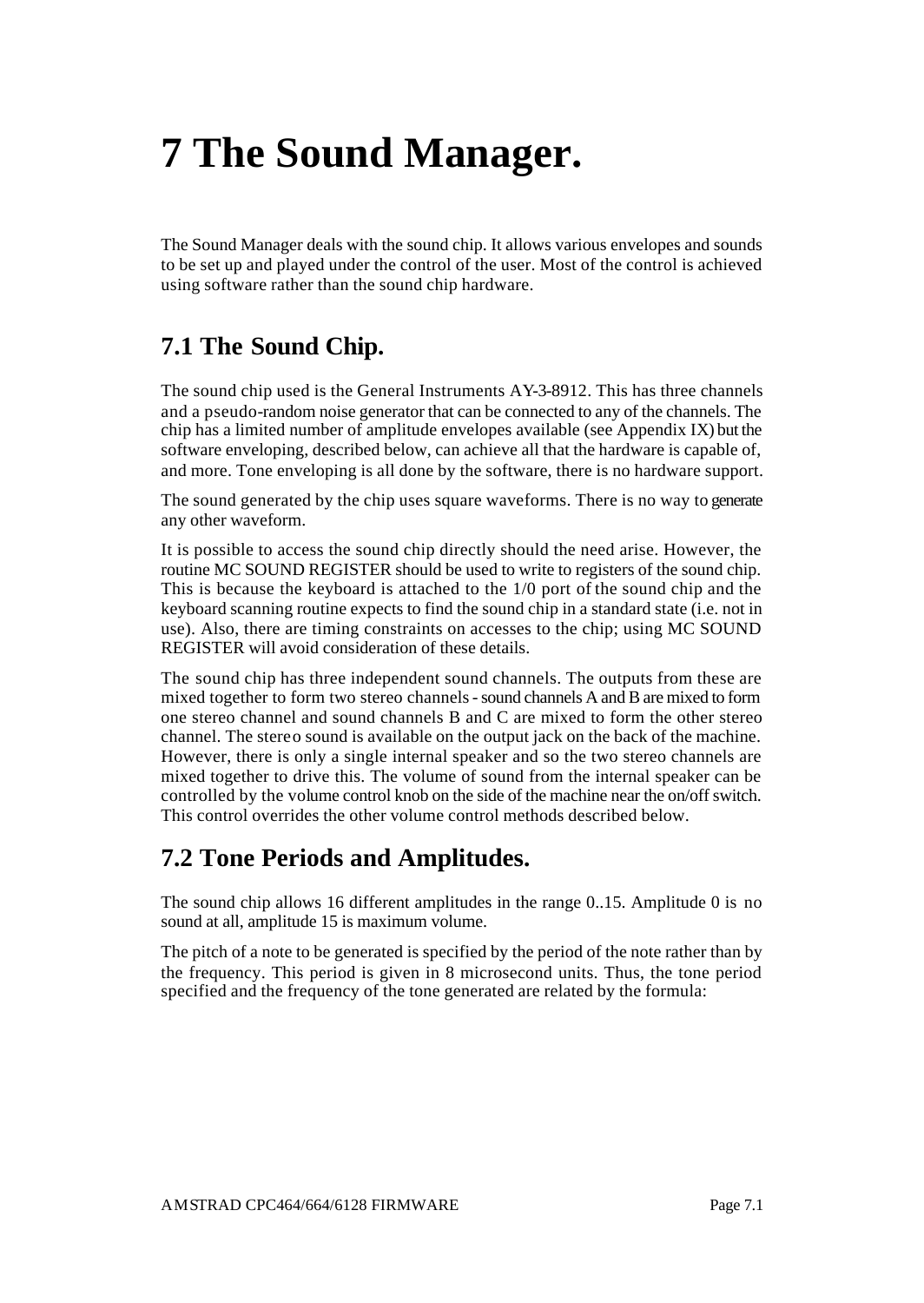Tone period  $= 125000$  / Frequency

See Appendix VIII for a list of the suggested periods for generating musical notes.

### **7.3 Enveloping.**

Real sounds rarely have a constant volume. Enveloping allows an approximation to the variation in volume of real sounds to be made. The sound is split into a number of sections each of which can increase the volume, decrease the volume, or keep it constant. The length of these sections can be varied, as can the rate of increase or decrease in volume. For example, a note generated by a musical instrument may be considered to have 3 sections as follows:

| Attack:  | The volume of the note rises rapidly to its peak.                    |
|----------|----------------------------------------------------------------------|
| Sustain: | The volume of the note remains constant while the note is<br>played. |
| Decay:   | The volume falls away slowly to zero as the note finishes.           |



The Sound Manager allows two types of envelopes; amplitude envelopes to control a sound's volume and tone envelopes to control its pitch (the pitch is varied in much the same way as the volume). The user can set up to 15 different envelopes of each type. The exact formats of the data blocks specifying envelopes are given in SOUND AMPL ENVELOPE and SOUND TONE ENVELOPE.

#### **a. Amplitude envelopes.**

An amplitude envelope is used to control the volume and length of a sound. It can have up to five sections. Each section can be either a hardware or a software section. Software sections are either absolute or relative.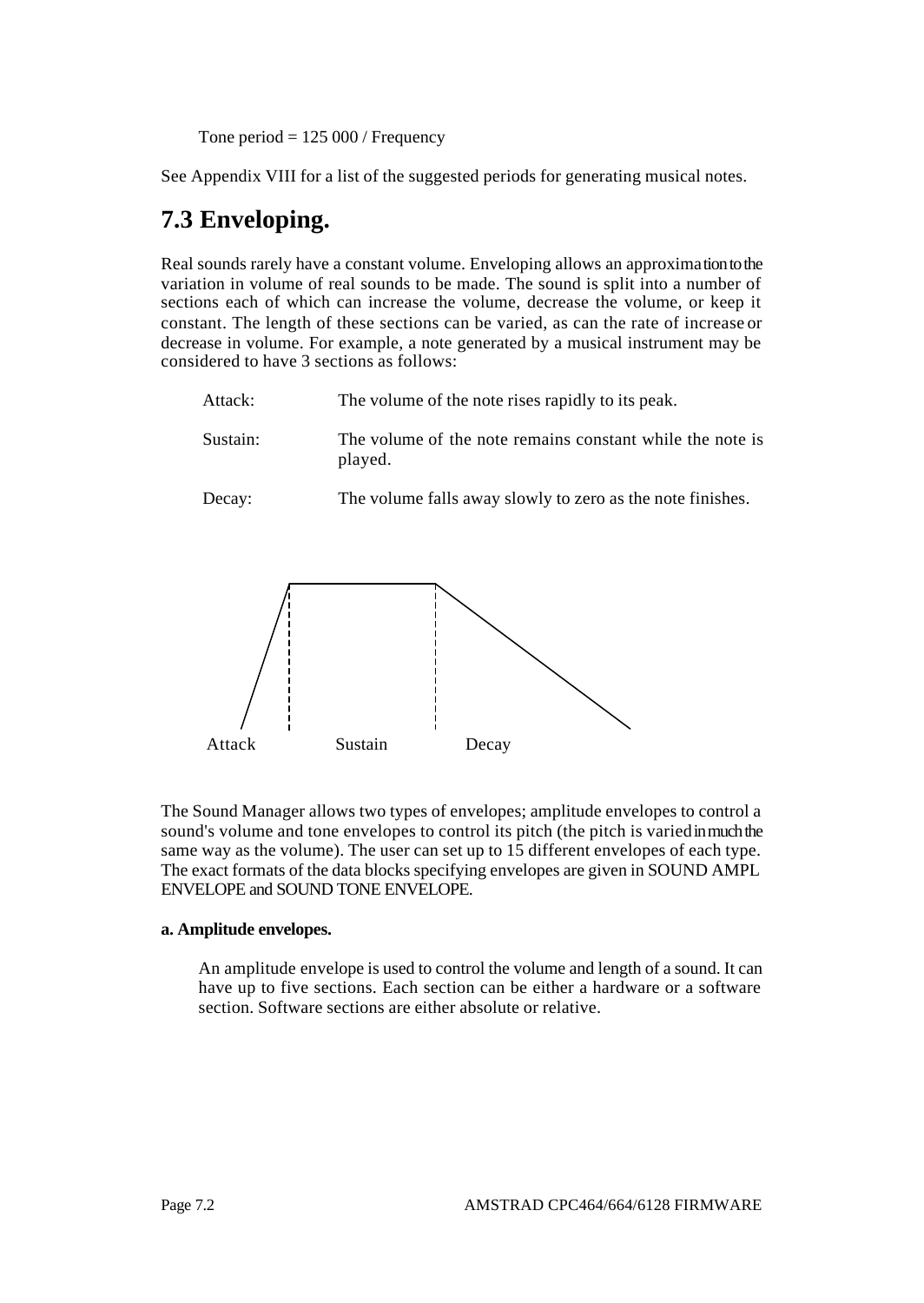Hardware sections write values into the sound chip registers 11, 12 and 13 to set up a hardware envelope. (See Appendix IX for a description of the sound chip registers). Generally a hardware section will be followed by a software section that does nothing except wait for a time long enough for the hardware envelope to operate.

An absolute software section specifies a volume to set and a time to wait before obeying the next section.

A relative software section specifies an step size, a number of steps and a time to wait. For each step requested, the current volume is changed by the given step size and then the Sound Manager waits for the given time after each step before obeying the next step.

Amplitude envelopes are set by calling SOUND AMPL ENVELOPE.

#### **b. Tone envelopes.**

A tone envelope controls the pitch of the sound. It can have up to five sections. Each section can be either an absolute or a relative section. The sections of a tone envelope are not necessarily related to those of an amplitude envelope.

An absolute section specifies a tone period to set and a time to wait before obeying the next section.

A relative section specifies an step size, a number of steps and a time to wait. For each step requested, the current tone period is changed by the given step size and then the Sound Manager waits for the given time after each step before obeying the next step.

If the tone envelope is completed before the sound duration expires (see section 7.4f) then the final pitch is held constant. Alternatively, tone envelopes can be set to repeat themselves automatically. This allows tremulo effects to be created.

Tone envelopes are set by calling SOUND TONE ENVELOPE.

### **7.4 Sound Commands.**

When a sound is given to the Sound Manager to be played, by calling SOUND QUEUE, a lot of information needs to be specified. This is described briefly below. The detailed layout of a sound command data block is described in SOUND QUEUE.

#### **a. Initial tone period.**

The sound is issued with an initial tone period. The pitch of the sound can be varied from this initial value using a tone envelope. If no tone envelope is specified the pitch remains constant. An initial tone period of zero means no tone is to be generated, presumably the sound is to be pure noise (see (e) below).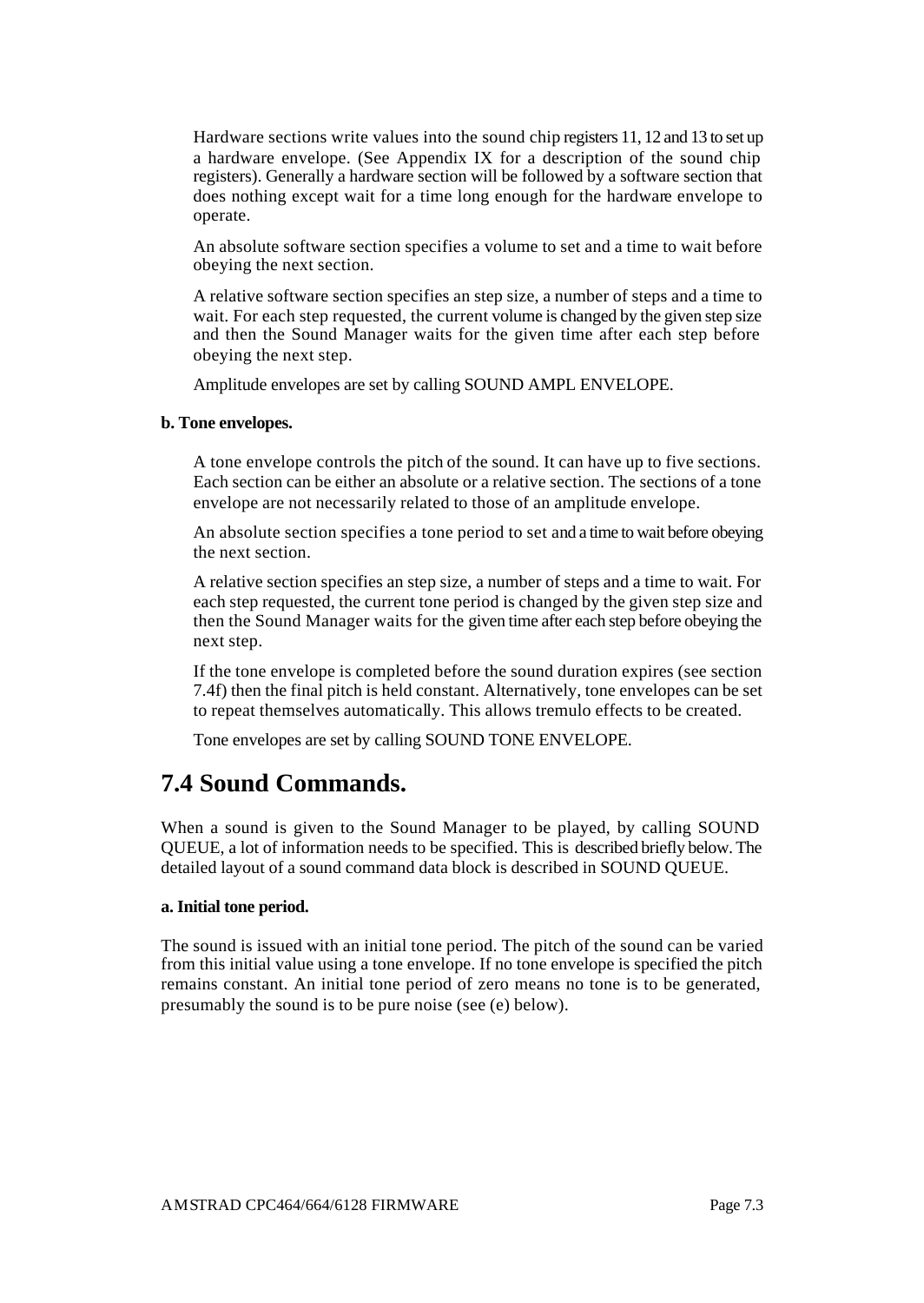#### **b. Initial volume.**

The sound is issued with an initial volume. The volume of the sound can be varied from this initial value using an amplitude envelope. If no amplitude envelope is specified then the volume remains constant.

#### **c. Tone envelope.**

This specifies which tone envelope to use. If no envelope is specified then the pitch of the sound remains constant.

#### **d. Amplitude envelope.**

This specifies which amplitude envelope to use. If no envelope is specified then default system envelope is used. This keeps the volume of the sound constant and lasts for 2 seconds.

#### **e. Noise period.**

If the noise period is zero then no noise is to be added to the sound. Any other value sets the period for the pseudorandom noise generator and adds noise to the tone generated. Note that there is only one noise generator and so if two sounds are to use it at the same time they will need to agree on the period.

#### **f. Duration.**

The length of a sound can be specified in two ways, either as an absolute time (duration) or as a number of operations of the amplitude envelope. In the latter case the envelope is run one or more times and the sound finishes when the envelope has been executed the specified number of times. In the former case, if the duration finishes before the envelope (if any) then the sound is cut short. If the duration is longer than the envelope then the final amplitude is held until the duration expires.

#### **g. Channels and Synchronisation Bits.**

The sound can be issued to one or more channels. If a sound is issued to more than one channel then these channels automatically rendezvous with each other. Rendezvous requirements can be set explicitly as well. Also the sound can be held or the sound queue can be flushed (see section 7.6).

### **7.5 Sound Queues.**

Each channel has a queue associated with it. Each queue has space to store at least three sounds. The sound at the head of each queue may be running and making music on its channel or it may be waiting for various synchronisation requirements (see 7.6 below). When a sound command is issued the sound is placed into the queues for the channels specified by the command. When the sound reaches the head of the queue, and providing its synchronisation requirements are met, it is executed.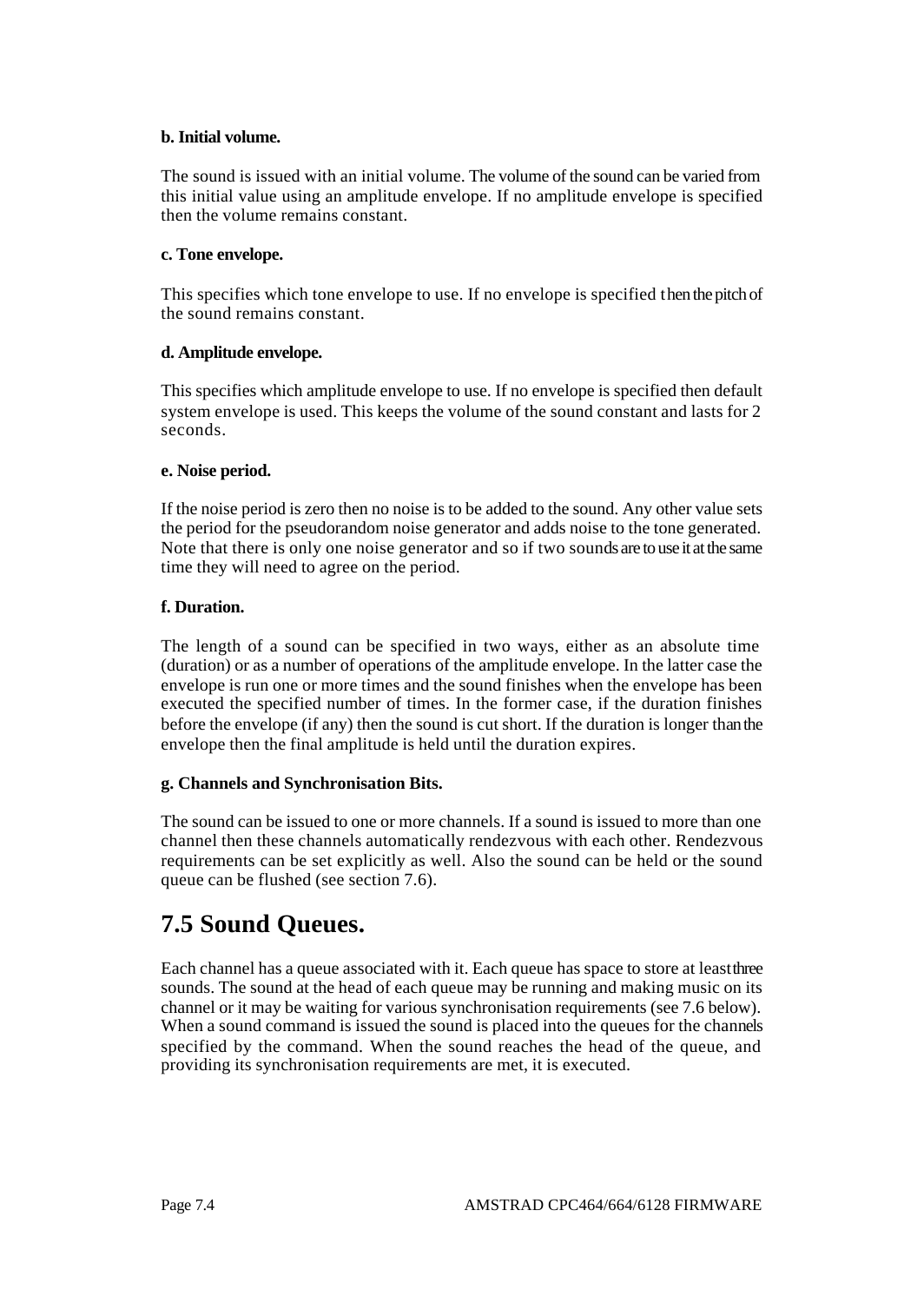If a sound that has the flush bit set is put into a queue then all sounds queued for that channel are dis carded and any executing sound is stopped immediately. Thus a sound with the flush bit set will move to the head of the queue immediately and may commence execution.

A routine (SOUND CHECK) is provided to test the status of the sound at the head of a queue and to determine how much free space is in a queue. It is also possible to set up a sound event for each queue (by calling SOUND ARM EVENT). This synchronous event is 'kicked' when the queue has a free space in it. The sound event mechanism allows the generation of sound to be carried on as a background task whilst some other action is being carried out.

## **7.6 Synchronisation.**

There are two mechanisms to allow sounds on different channels to be synchronised. These are holding sounds and rendezvous. The purpose of synchronisation is to ensure that sounds start simultaneously. For example, a simulation of an instrument might use one channel to generate the fundamental note and another channel to generate the harmonics of the note. The synchronisation mechanis m, particularly rendezvous, may be used to ensure that the fundamental and the harmonic sounds start exactly together.

A sound can be specified to be held when it is issued. This means that when it reaches the head of the sound queue it is not executed immediately. Instead it waits until it is explicitly released (by calling SOUND RELEASE) before it starts execution.

A sound can have rendezvous requirements set on it when it is issued. If a sound is issued to more than one channel then these channels all set rendezvous with each other automatically. When a sound with a rendezvous set reaches the head of the sound queue it is not executed immediately. Instead it waits until sounds with matching rendezvous requirements reach the head of their sound queues. Only when all rendezvous sounds are found to be present and ready to run do they start.

For instance, a sound on channel A marked to rendezvous with a sound on channel B will not start until a sound on channel B marked to rendezvous with channel A is ready to start - and vice versa! If a sound is ready to start on channel B that is not marked to rendezvous with channel A then it starts but the sound on channel A continues to wait for its rendezvous.

### **7.7 Holding Sounds.**

It is possible to stop a sound while it is executing by calling SOUND HOLD. This will stop a channel making any sound and will save the state of the sound. The sound can be restarted from where it was held by calling SOUND CONTINUE. However, if a hardware envelope was running when the sound was held then it is impossible to predict the effect of restarting the sound. The hardware envelope may or may not continue from where it was held.